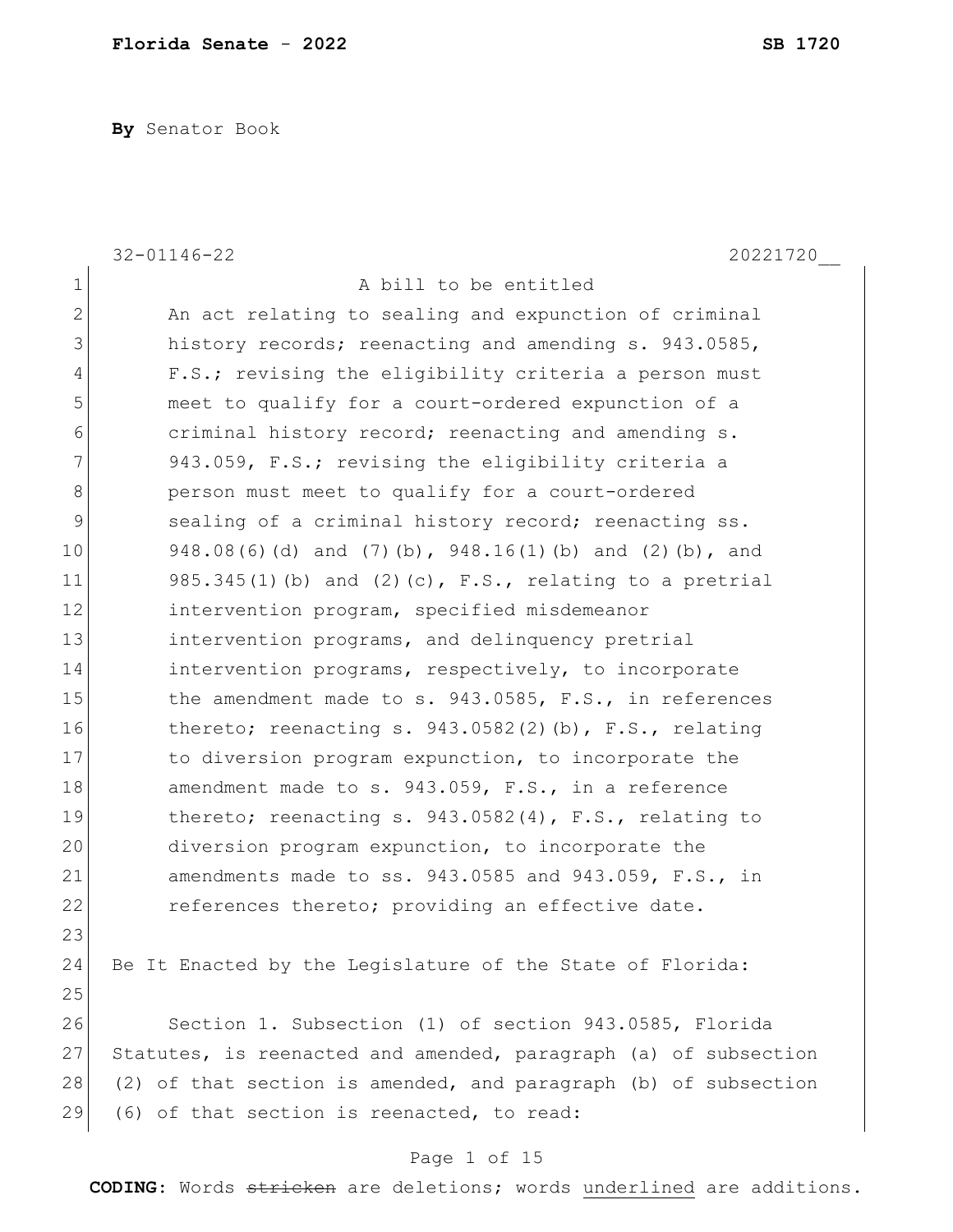|    | $32 - 01146 - 22$<br>20221720                                    |
|----|------------------------------------------------------------------|
| 30 | 943.0585 Court-ordered expunction of criminal history            |
| 31 | records.-                                                        |
| 32 | (1) ELIGIBILITY. - A person is eligible to petition a court      |
| 33 | to expunge a criminal history record if:                         |
| 34 | (a) An indictment, information, or other charging document       |
| 35 | was not filed or issued in the case giving rise to the criminal  |
| 36 | history record.                                                  |
| 37 | (b) An indictment, information, or other charging document       |
| 38 | was filed or issued in the case giving rise to the criminal      |
| 39 | history record, was dismissed or nolle prosequi by the state     |
| 40 | attorney or statewide prosecutor, or was dismissed by a court of |
| 41 | competent jurisdiction or a judgment of acquittal was rendered   |
| 42 | by a judge, or a verdict of not guilty was rendered by a judge   |
| 43 | or jury.                                                         |
| 44 | (c) The person is not seeking to expunge a criminal history      |
| 45 | record that is ineligible for court-ordered expunction under s.  |
| 46 | 943.0584.                                                        |
| 47 | (d) The person has never, As of the date the application         |
| 48 | for a certificate of expunction is filed:                        |
| 49 | 1. The person has never, been adjudicated guilty in this         |
| 50 | state of a criminal offense; or                                  |
| 51 | 2. It has been at least 10 years since the person has been       |
| 52 | adjudicated quilty in this state of a criminal offense, and the  |
| 53 | person has never been adjudicated quilty of an offense listed in |
| 54 | $s. 943.0584(2)$ .                                               |
| 55 | (e) As of the date the application for a certificate of          |
| 56 | expunction is filed, the person has never been adjudicated       |
| 57 | delinquent in this state for committing any felony or any of the |
| 58 | following misdemeanors within the past 10 years, unless the      |

## Page 2 of 15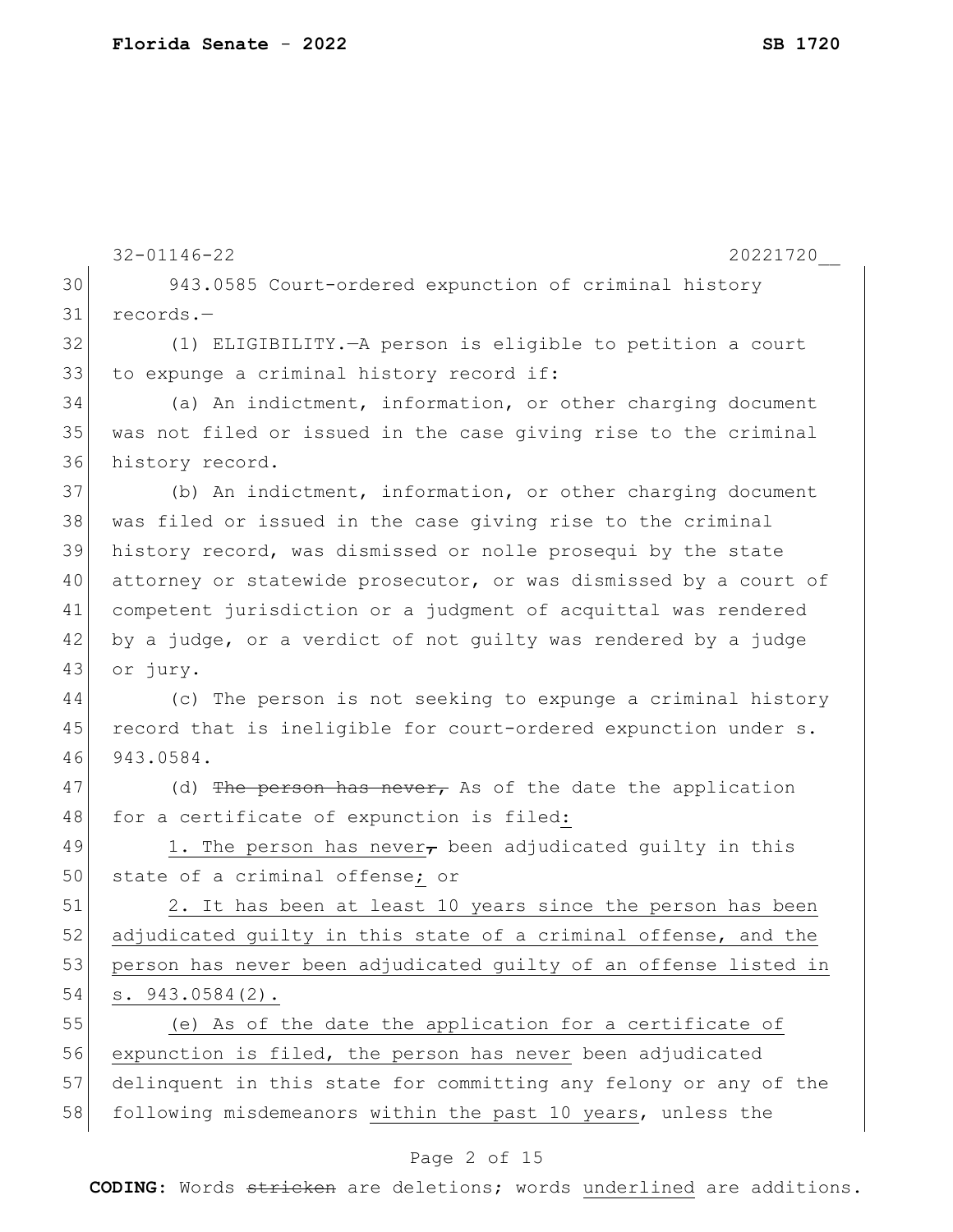|    | $32 - 01146 - 22$<br>20221720                                                    |
|----|----------------------------------------------------------------------------------|
| 59 | record of such adjudication of delinquency has been expunged                     |
| 60 | pursuant to s. 943.0515:                                                         |
| 61 | 1. Assault, as defined in s. 784.011;                                            |
| 62 | 2. Battery, as defined in s. 784.03;                                             |
| 63 | 3. Assault on a law enforcement officer, a firefighter, or                       |
| 64 | other specified officers, as defined in s. 784.07(2)(a);                         |
| 65 | 4. Carrying a concealed weapon, as defined in s. 790.01(1);                      |
| 66 | 5. Open carrying of a weapon, as defined in s. 790.053;                          |
| 67 | 6. Unlawful possession or discharge of a weapon or firearm                       |
| 68 | at a school-sponsored event or on school property, as defined in                 |
| 69 | s. 790.115;                                                                      |
| 70 | 7. Unlawful use of destructive devices or bombs, as defined                      |
| 71 | in s. $790.1615(1)$ ;                                                            |
| 72 | 8. Unlawful possession of a firearm, as defined in s.                            |
| 73 | 790.22(5);                                                                       |
| 74 | 9. Exposure of sexual organs, as defined in s. 800.03;                           |
| 75 | 10. Arson, as defined in s. 806.031(1);                                          |
| 76 | 11. Petit theft, as defined in s. $812.014(3)$ ;                                 |
| 77 | 12. Neglect of a child, as defined in s. 827.03(1)(e); or                        |
| 78 | 13. Cruelty to animals, as defined in s. 828.12(1).                              |
| 79 | (f) $(e)$ The person has not been adjudicated quilty of, or                      |
| 80 | adjudicated delinquent for committing, any of the acts stemming                  |
| 81 | from the arrest or alleged criminal activity to which the                        |
| 82 | petition pertains.                                                               |
| 83 | (g) $(f)$ The person is no longer under court supervision                        |
| 84 | applicable to the disposition of arrest or alleged criminal                      |
| 85 | activity to which the petition to expunge pertains.                              |
| 86 | (h) $\left(\frac{1}{9}\right)$ The person has not within the past 10 years never |
| 87 | secured a prior sealing or expunction of a criminal history                      |
|    | Page 3 of 15                                                                     |

#### Page 3 of 15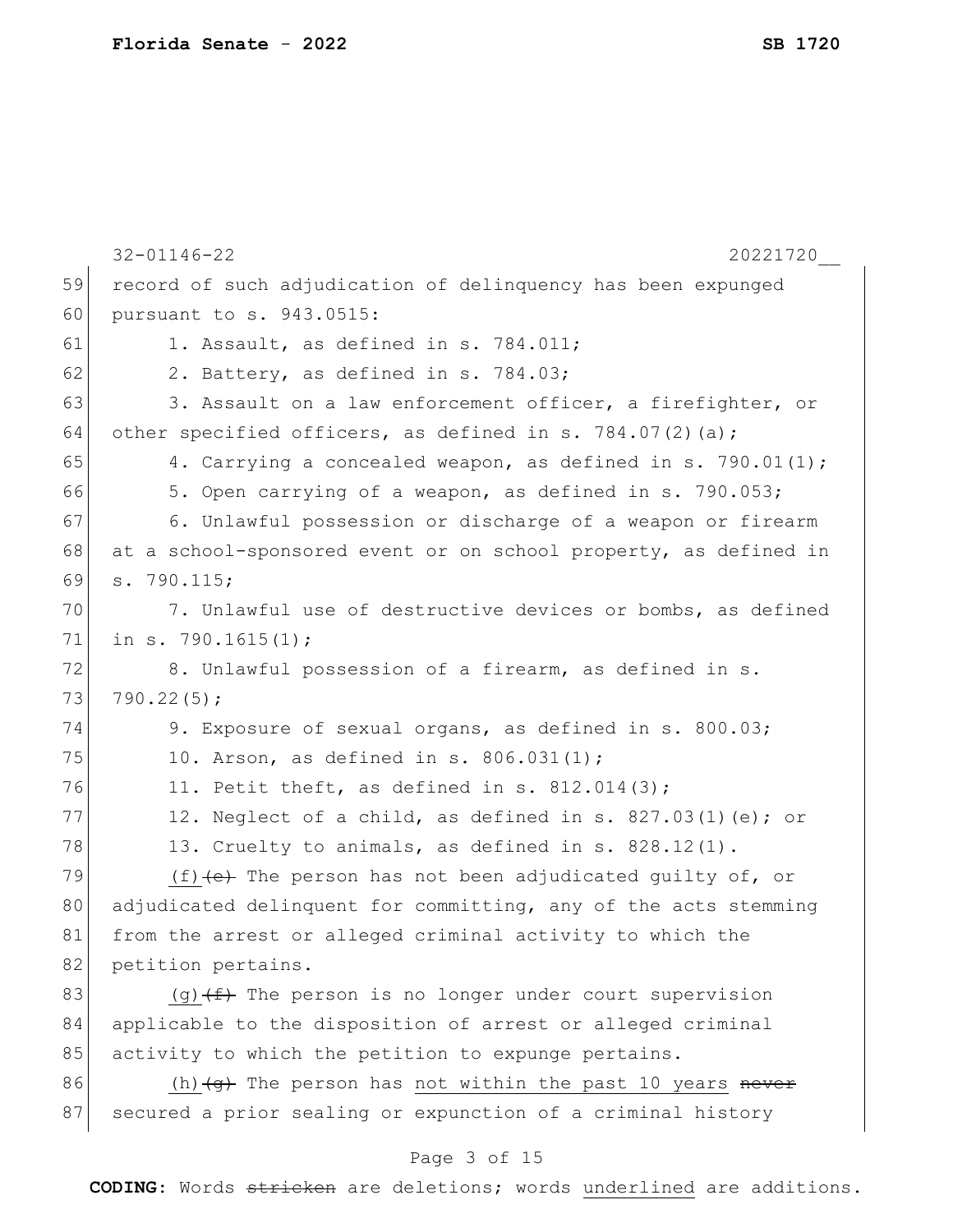32-01146-22 20221720\_\_ 88 record under this section, s. 943.059, former s. 893.14, former 89 s. 901.33, or former s. 943.058<del>, unless expunction is sought of</del> 90 a criminal history record previously sealed for 10 years 91 pursuant to paragraph (h) and the record is otherwise eligible 92 for expunction. 93  $(i)$   $\leftrightarrow$  The person has previously obtained a court-ordered 94 sealing the criminal history record under s. 943.059, former s. 95 893.14, former s. 901.33, or former s. 943.058 for a minimum of 96 10 years because adjudication was withheld or because all 97 charges related to the arrest or alleged criminal activity to 98 which the petition to expunge pertains were not dismissed before 99 trial, without regard to whether the outcome of the trial was 100 other than an adjudication of guilt. Notwithstanding paragraph 101 (h), the requirement for the record to have previously been 102 sealed for a minimum of 10 years does not apply if a plea was 103 not entered or all charges related to the arrest or alleged 104 criminal activity to which the petition to expunge pertains were 105 dismissed before trial or a judgment of acquittal was rendered 106 by a judge or a verdict of not guilty was rendered by a judge or 107 jury.

 (2) CERTIFICATE OF ELIGIBILITY.—Before petitioning a court to expunge a criminal history record, a person seeking to expunge a criminal history record must apply to the department for a certificate of eligibility for expunction. The department 112 shall adopt rules to establish procedures for applying for and issuing a certificate of eligibility for expunction.

114 (a) The department shall issue a certificate of eligibility 115 for expunction to a person who is the subject of a criminal 116 history record if that person:

#### Page 4 of 15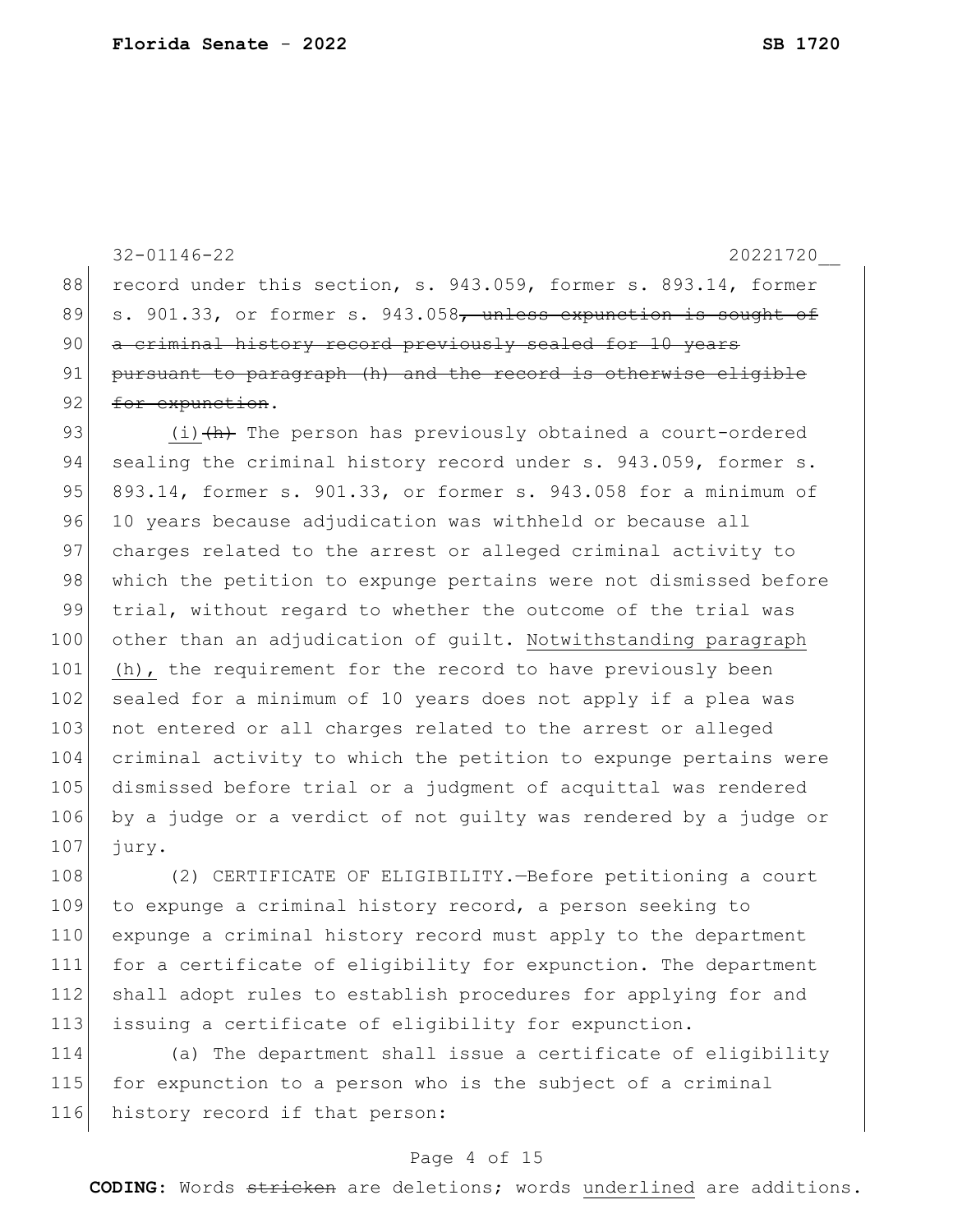|     | $32 - 01146 - 22$<br>20221720                                              |
|-----|----------------------------------------------------------------------------|
| 117 | 1. Satisfies the eligibility criteria in paragraphs (1)(a)-                |
| 118 | (i) $(1)$ $(1)$ $(2)$ $(2)$ $(3)$ and is not ineligible under s. 943.0584. |
| 119 | 2. Has submitted to the department a written certified                     |
| 120 | statement from the appropriate state attorney or statewide                 |
| 121 | prosecutor which confirms the criminal history record complies             |
| 122 | with the criteria in paragraph (1) (a) or paragraphs (1) (b) and           |
| 123 | $(c)$ .                                                                    |
| 124 | 3. Has submitted to the department a certified copy of the                 |
| 125 | disposition of the charge to which the petition to expunge                 |
| 126 | pertains.                                                                  |
| 127 | 4. Remits a \$75 processing fee to the department for                      |
| 128 | placement in the Department of Law Enforcement Operating Trust             |
| 129 | Fund, unless the executive director waives such fee.                       |
| 130 | (6) EFFECT OF EXPUNCTION ORDER.-                                           |
| 131 | (b) The person who is the subject of a criminal history                    |
| 132 | record that is expunged under this section or under other                  |
| 133 | provisions of law, including former ss. 893.14, 901.33, and                |
| 134 | 943.058, may lawfully deny or fail to acknowledge the arrests              |
| 135 | covered by the expunged record, except when the subject of the             |
| 136 | record:                                                                    |
| 137 | 1. Is a candidate for employment with a criminal justice                   |
| 138 | agency;                                                                    |
| 139 | 2. Is a defendant in a criminal prosecution;                               |
| 140 | 3. Concurrently or subsequently petitions for relief under                 |
| 141 | this section, s. 943.0583, or s. 943.059;                                  |
| 142 | 4. Is a candidate for admission to The Florida Bar;                        |
| 143 | 5. Is seeking to be employed or licensed by or to contract                 |
| 144 | with the Department of Children and Families, the Division of              |
| 145 | Vocational Rehabilitation within the Department of Education,              |
|     | Page 5 of 15                                                               |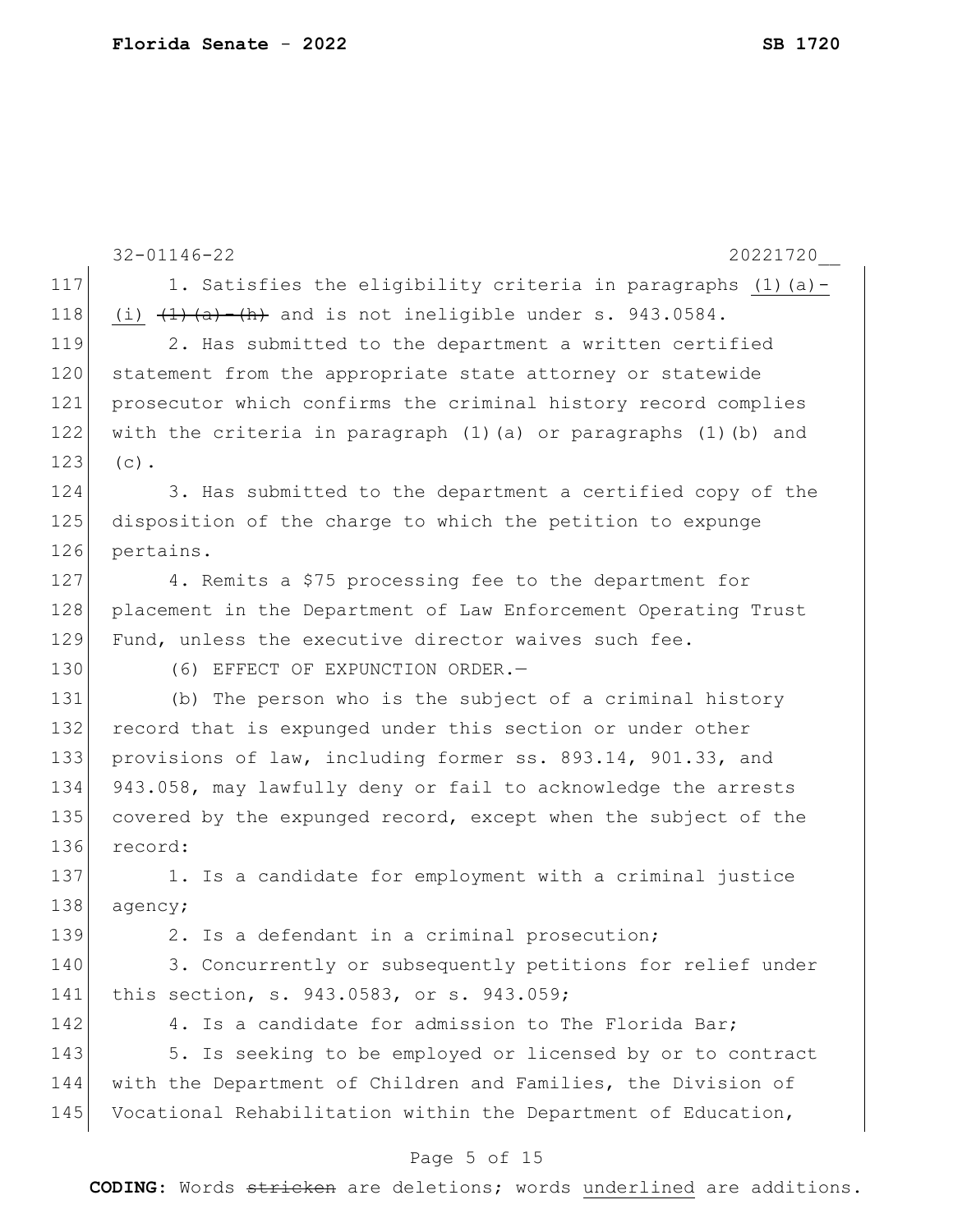|     | $32 - 01146 - 22$<br>20221720                                    |
|-----|------------------------------------------------------------------|
| 146 | the Agency for Health Care Administration, the Agency for        |
| 147 | Persons with Disabilities, the Department of Health, the         |
| 148 | Department of Elderly Affairs, or the Department of Juvenile     |
| 149 | Justice or to be employed or used by such contractor or licensee |
| 150 | in a sensitive position having direct contact with children, the |
| 151 | disabled, or the elderly;                                        |
| 152 | 6. Is seeking to be employed or licensed by the Department       |
| 153 | of Education, any district school board, any university          |
| 154 | laboratory school, any charter school, any private or parochial  |
| 155 | school, or any local governmental entity that licenses child     |
| 156 | care facilities;                                                 |
| 157 | 7. Is seeking to be licensed by the Division of Insurance        |
| 158 | Agent and Agency Services within the Department of Financial     |
| 159 | Services; or                                                     |
| 160 | 8. Is seeking to be appointed as a guardian pursuant to s.       |
| 161 | 744.3125.                                                        |
| 162 | Section 2. Subsection (1) of section 943.059, Florida            |
| 163 | Statutes, is reenacted and amended, and paragraph (a) of         |
| 164 | subsection (2) and paragraph (b) of subsection (6) of that       |
| 165 | section are reenacted, to read:                                  |
| 166 | 943.059 Court-ordered sealing of criminal history records.-      |
| 167 | (1) ELIGIBILITY. - A person is eligible to petition a court      |
| 168 | to seal a criminal history record when:                          |
| 169 | (a) The criminal history record is not ineligible for            |
| 170 | court-ordered sealing under s. 943.0584.                         |
| 171 | (b) The person has never, before the date the application        |
| 172 | for a certificate of eligibility is filed, been adjudicated      |
| 173 | guilty in this state of a criminal offense, or been adjudicated  |
| 174 | delinquent in this state for committing any felony or any of the |

## Page 6 of 15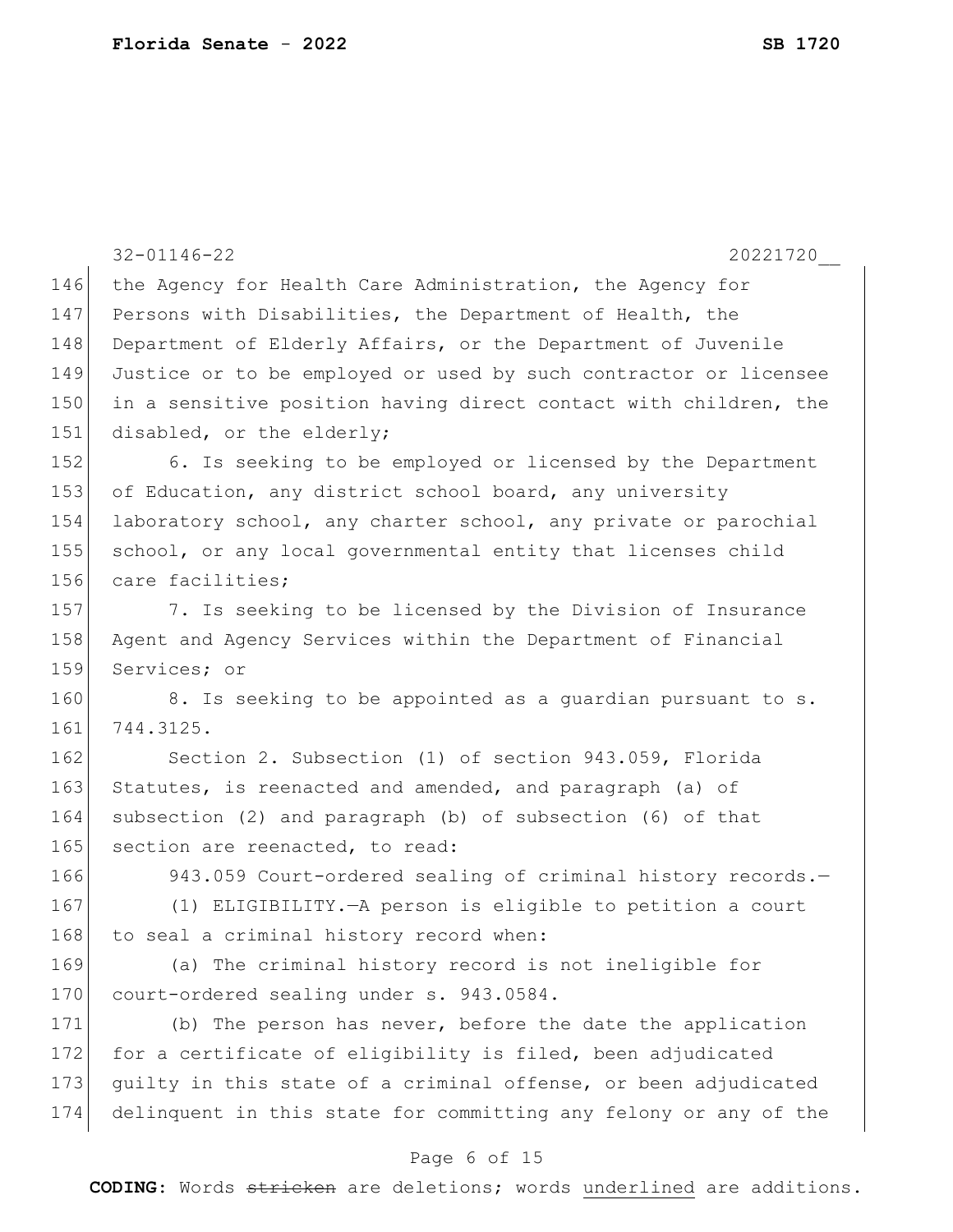|     | $32 - 01146 - 22$<br>20221720                                    |
|-----|------------------------------------------------------------------|
| 175 | following misdemeanor offenses, unless the record of such        |
| 176 | adjudication of delinquency has been expunged pursuant to s.     |
| 177 | 943.0515:                                                        |
| 178 | 1. Assault, as defined in s. 784.011;                            |
| 179 | 2. Battery, as defined in s. 784.03;                             |
| 180 | 3. Assault on a law enforcement officer, a firefighter, or       |
| 181 | other specified officers, as defined in s. 784.07(2)(a);         |
| 182 | 4. Carrying a concealed weapon, as defined in s. 790.01(1);      |
| 183 | 5. Open carrying of a weapon, as defined in s. 790.053;          |
| 184 | 6. Unlawful possession or discharge of a weapon or firearm       |
| 185 | at a school-sponsored event or on school property, as defined in |
| 186 | s. 790.115;                                                      |
| 187 | 7. Unlawful use of destructive devices or bombs, as defined      |
| 188 | in s. 790.1615 $(1)$ ;                                           |
| 189 | 8. Unlawful possession of a firearm by a minor, as defined       |
| 190 | in s. 790.22 $(5)$ ;                                             |
| 191 | 9. Exposure of sexual organs, as defined in s. 800.03;           |
| 192 | 10. Arson, as defined in s. 806.031(1);                          |
| 193 | 11. Petit theft, as defined in s. $812.014(3)$ ;                 |
| 194 | 12. Neglect of a child, as defined in s. 827.03(1)(e); or        |
| 195 | 13. Cruelty to animals, as defined in s. 828.12(1).              |
| 196 | (c) The person has not been adjudicated guilty of, or            |
| 197 | adjudicated delinquent for committing, any of the acts stemming  |
| 198 | from the arrest or alleged criminal activity to which the        |
| 199 | petition to seal pertains.                                       |
| 200 | (d) The person is no longer under court supervision              |
| 201 | applicable to the disposition of arrest or alleged criminal      |
| 202 | activity to which the petition to seal pertains.                 |
| 203 | (e) The person has never secured a prior sealing or              |
|     |                                                                  |

## Page 7 of 15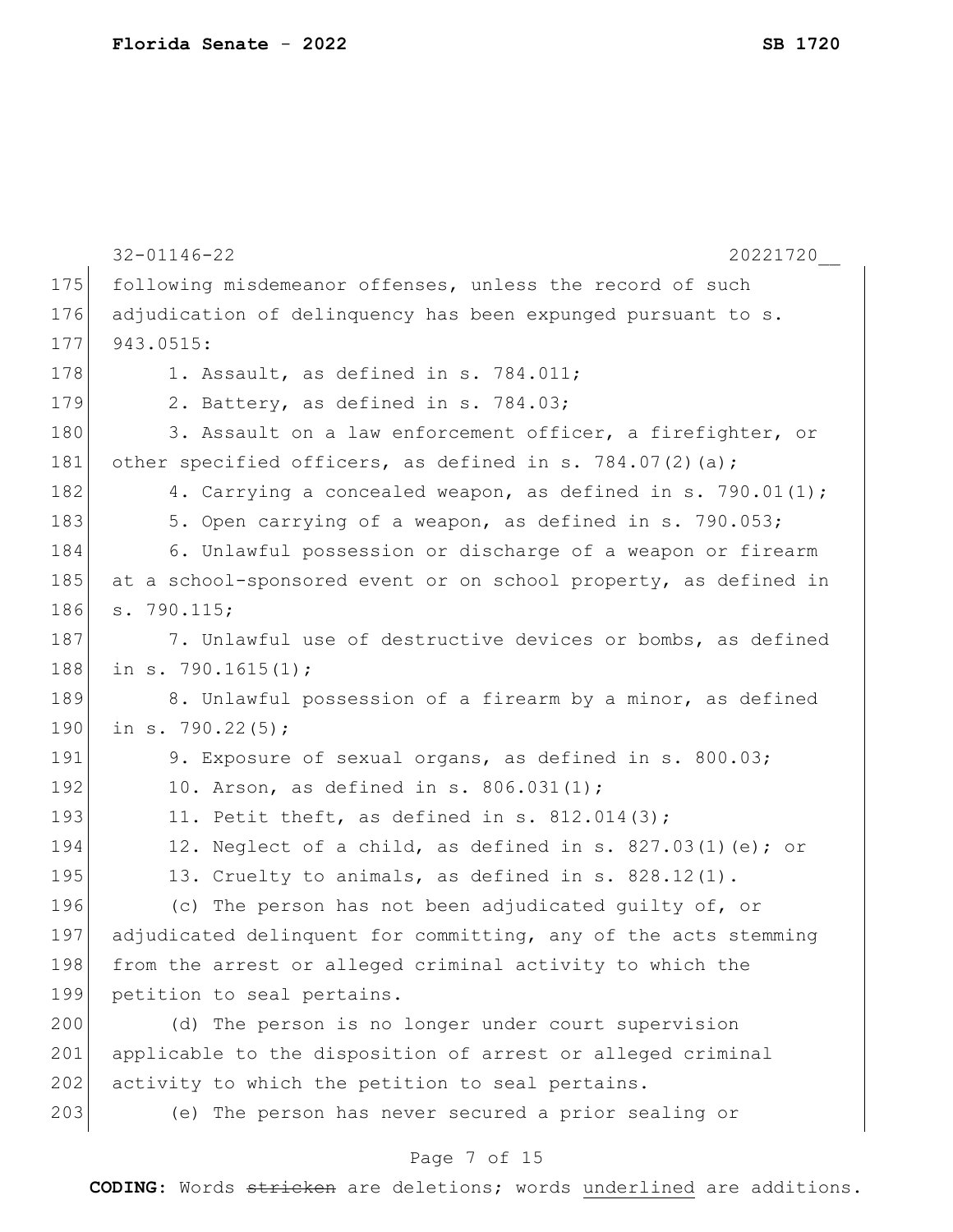|     | $32 - 01146 - 22$<br>20221720                                    |
|-----|------------------------------------------------------------------|
| 204 | expunction of a criminal history record under this section, s.   |
| 205 | 943.0585, former s. 893.14, former s. 901.33, or former s.       |
| 206 | 943.058, or the person has one prior sealing or expunction and,  |
| 207 | as of the date the application for a certificate of eligibility  |
| 208 | is filed, more than 10 years have passed since the prior sealing |
| 209 | or expunction was ordered.                                       |
| 210 | (2) CERTIFICATE OF ELIGIBILITY. - Before petitioning the         |
| 211 | court to seal a criminal history record, a person seeking to     |
| 212 | seal a criminal history record must apply to the department for  |
| 213 | a certificate of eligibility for sealing. The department shall   |
| 214 | adopt rules relating to the application for and issuance of      |
| 215 | certificates of eligibility for sealing.                         |
| 216 | (a) The department shall issue a certificate of eligibility      |
| 217 | for sealing to a person who is the subject of a criminal history |
| 218 | record if that person:                                           |
| 219 | 1. Satisfies the eligibility criteria in paragraphs (1)(a)-      |
| 220 | (e) and is not ineligible for court-ordered sealing under s.     |
| 221 | 943.0584.                                                        |
| 222 | 2. Has submitted to the department a certified copy of the       |
| 223 | disposition of charge to which the petition pertains.            |
| 224 | 3. Remits a \$75 processing fee to the department for            |
| 225 | placement in the Department of Law Enforcement Operating Trust   |
| 226 | Fund, unless the executive director waives such fee.             |
| 227 | (6) EFFECT OF ORDER.-                                            |
| 228 | (b) The subject of the criminal history record sealed under      |
| 229 | this section or under other provisions of law, including former  |
| 230 | ss. 893.14, 901.33, and 943.058, may lawfully deny or fail to    |
| 231 | acknowledge the arrests covered by the sealed record, except     |
| 232 | when the subject of the record:                                  |
|     |                                                                  |

## Page 8 of 15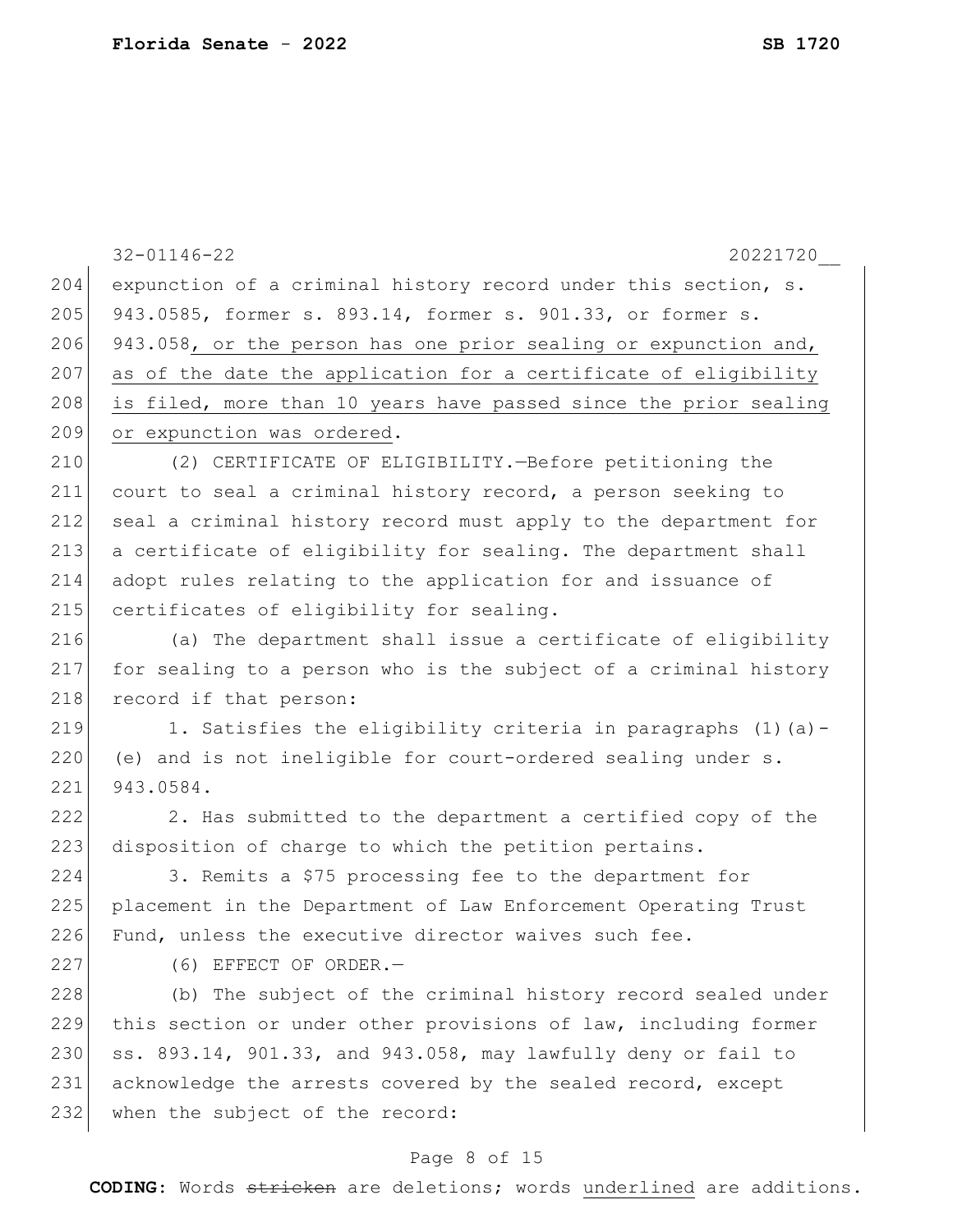|     | $32 - 01146 - 22$<br>20221720                                    |
|-----|------------------------------------------------------------------|
| 233 | 1. Is a candidate for employment with a criminal justice         |
| 234 | agency;                                                          |
| 235 | 2. Is a defendant in a criminal prosecution;                     |
| 236 | 3. Concurrently or subsequently petitions for relief under       |
| 237 | this section, s. 943.0583, or s. 943.0585;                       |
| 238 | 4. Is a candidate for admission to The Florida Bar;              |
| 239 | 5. Is seeking to be employed or licensed by or to contract       |
| 240 | with the Department of Children and Families, the Division of    |
| 241 | Vocational Rehabilitation within the Department of Education,    |
| 242 | the Agency for Health Care Administration, the Agency for        |
| 243 | Persons with Disabilities, the Department of Health, the         |
| 244 | Department of Elderly Affairs, or the Department of Juvenile     |
| 245 | Justice or to be employed or used by such contractor or licensee |
| 246 | in a sensitive position having direct contact with children, the |
| 247 | disabled, or the elderly;                                        |
| 248 | 6. Is seeking to be employed or licensed by the Department       |
| 249 | of Education, a district school board, a university laboratory   |
| 250 | school, a charter school, a private or parochial school, or a    |
| 251 | local governmental entity that licenses child care facilities;   |
| 252 | 7. Is attempting to purchase a firearm from a licensed           |
| 253 | importer, licensed manufacturer, or licensed dealer and is       |
| 254 | subject to a criminal history check under state or federal law;  |
| 255 | 8. Is seeking to be licensed by the Division of Insurance        |
| 256 | Agent and Agency Services within the Department of Financial     |
| 257 | Services;                                                        |
| 258 | 9. Is seeking to be appointed as a guardian pursuant to s.       |
| 259 | 744.3125; or                                                     |
| 260 | 10. Is seeking to be licensed by the Bureau of License           |
| 261 | Issuance of the Division of Licensing within the Department of   |
|     |                                                                  |

## Page 9 of 15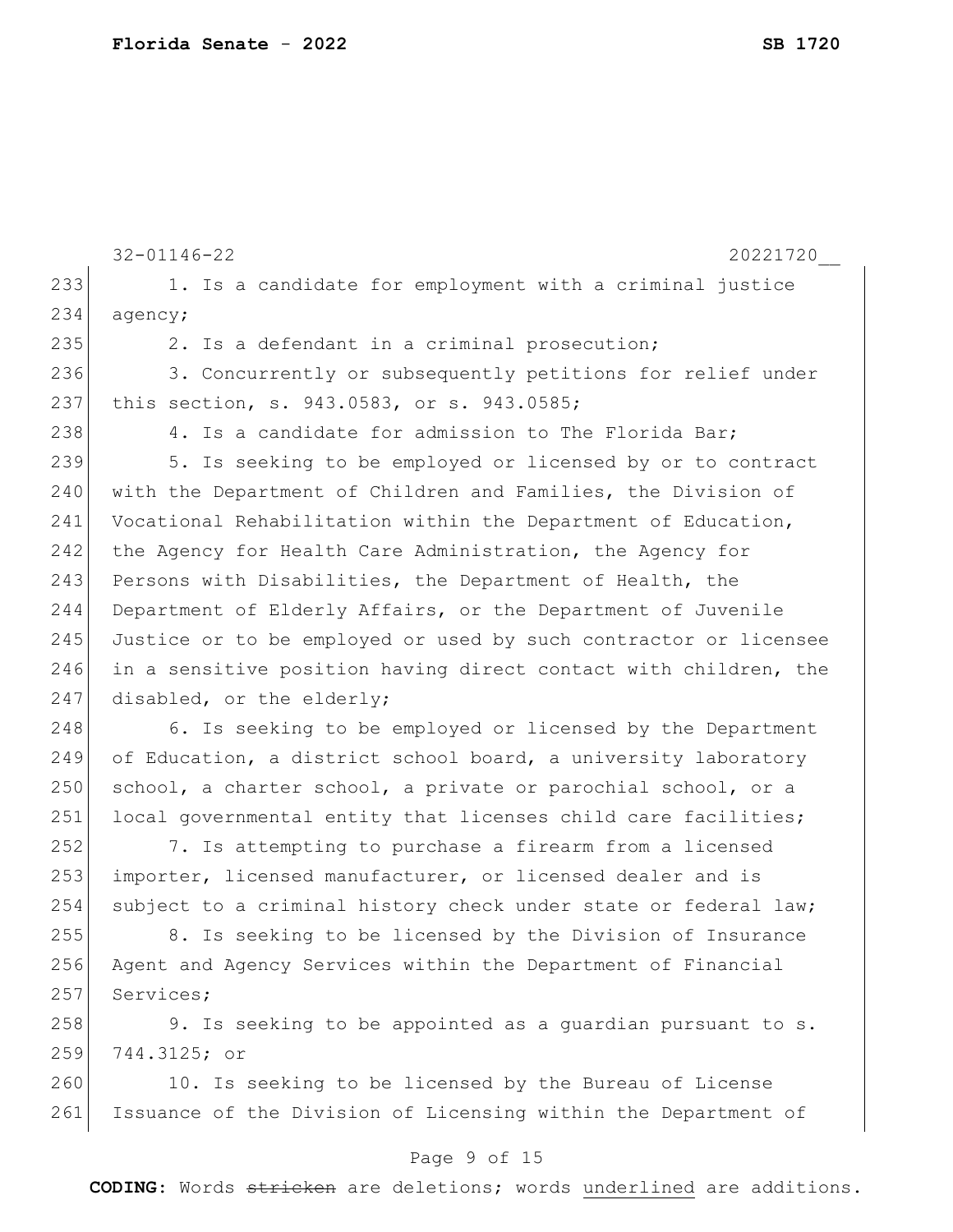|     | $32 - 01146 - 22$<br>20221720                                    |
|-----|------------------------------------------------------------------|
| 262 | Agriculture and Consumer Services to carry a concealed weapon or |
| 263 | concealed firearm. This subparagraph applies only in the         |
| 264 | determination of an applicant's eligibility under s. 790.06.     |
| 265 | Section 3. For the purpose of incorporating the amendment        |
| 266 | made by this act to section 943.0585, Florida Statutes, in       |
| 267 | references thereto, paragraph (d) of subsection (6) and          |
| 268 | paragraph (b) of subsection (7) of section 948.08, Florida       |
| 269 | Statutes, are reenacted to read:                                 |
| 270 | 948.08 Pretrial intervention program.-                           |
| 271 | (6)                                                              |
| 272 | (d) While enrolled in a pretrial intervention program            |
| 273 | authorized by this subsection, the participant is subject to a   |
| 274 | coordinated strategy developed by a drug court team under s.     |
| 275 | 397.334(4). The coordinated strategy may include a protocol of   |
| 276 | sanctions that may be imposed upon the participant for           |
| 277 | noncompliance with program rules. The protocol of sanctions may  |
| 278 | include, but is not limited to, placement in a substance abuse   |
| 279 | treatment program offered by a licensed service provider as      |
| 280 | defined in s. 397.311 or in a jail-based treatment program or    |
| 281 | serving a period of incarceration within the time limits         |
| 282 | established for contempt of court. The coordinated strategy must |
| 283 | be provided in writing to the participant before the participant |
| 284 | agrees to enter into a pretrial treatment-based drug court       |
| 285 | program or other pretrial intervention program. Any person whose |
| 286 | charges are dismissed after successful completion of the         |
| 287 | treatment-based drug court program, if otherwise eligible, may   |
| 288 | have his or her arrest record and plea of nolo contendere to the |
| 289 | dismissed charges expunged under s. 943.0585.                    |
| 290 | (7)                                                              |

## Page 10 of 15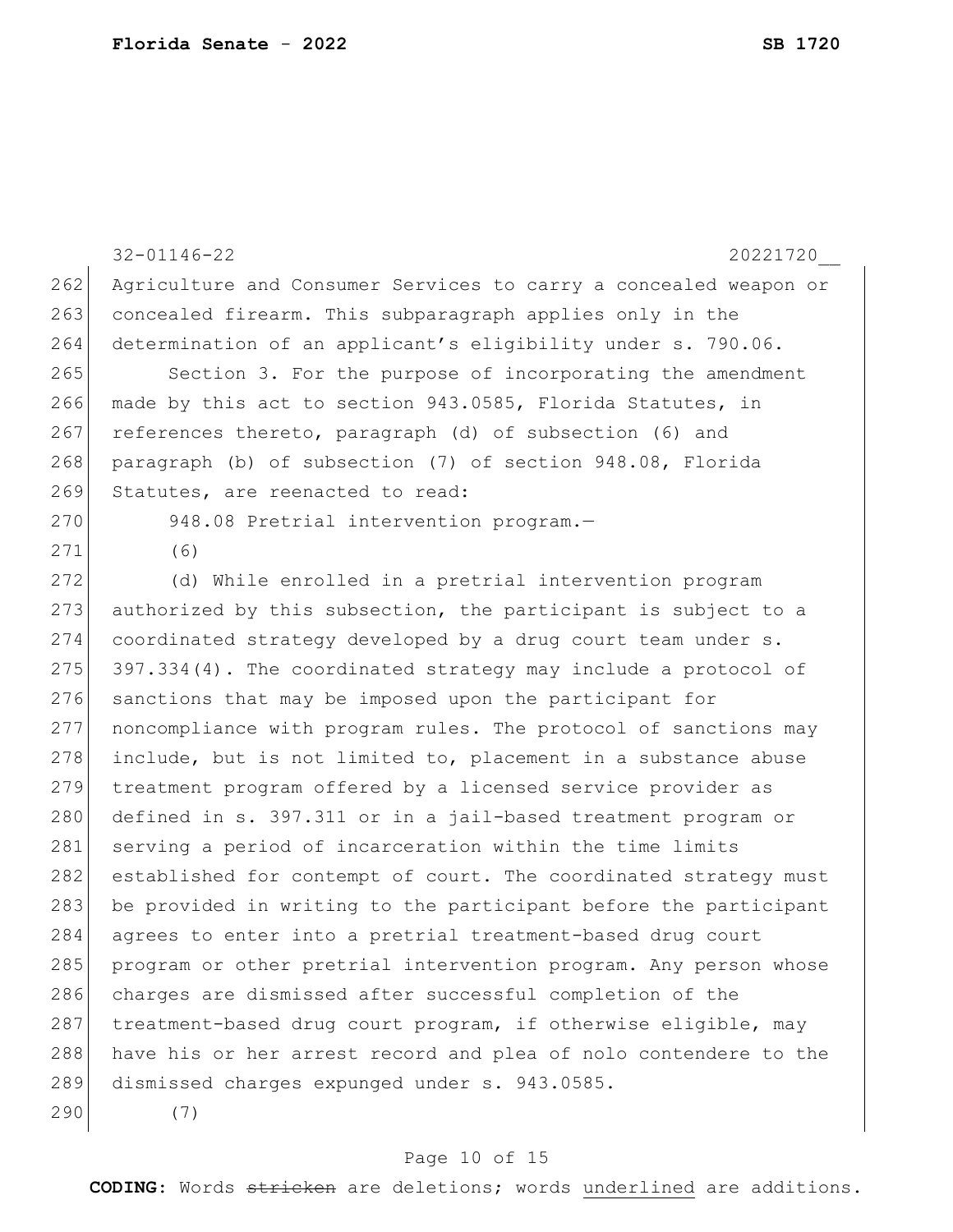32-01146-22 20221720\_\_ (b) While enrolled in a pretrial intervention program authorized by this subsection, the participant shall be subject 293 to a coordinated strategy developed by a veterans' treatment intervention team. The coordinated strategy should be modeled 295 after the therapeutic jurisprudence principles and key 296 components in s.  $397.334(4)$ , with treatment specific to the 297 needs of servicemembers and veterans. The coordinated strategy 298 may include a protocol of sanctions that may be imposed upon the participant for noncompliance with program rules. The protocol 300 of sanctions may include, but need not be limited to, placement in a treatment program offered by a licensed service provider or in a jail-based treatment program or serving a period of incarceration within the time limits established for contempt of court. The coordinated strategy must be provided in writing to the participant before the participant agrees to enter into a pretrial veterans' treatment intervention program or other pretrial intervention program. Any person whose charges are dismissed after successful completion of the pretrial veterans' treatment intervention program, if otherwise eligible, may have his or her arrest record of the dismissed charges expunged under s. 943.0585. Section 4. For the purpose of incorporating the amendment

 made by this act to section 943.0585, Florida Statutes, in references thereto, paragraph (b) of subsection (1) and paragraph (b) of subsection (2) of section 948.16, Florida 316 Statutes, are reenacted to read:

 948.16 Misdemeanor pretrial substance abuse education and 318 | treatment intervention program; misdemeanor pretrial veterans' treatment intervention program; misdemeanor pretrial mental

#### Page 11 of 15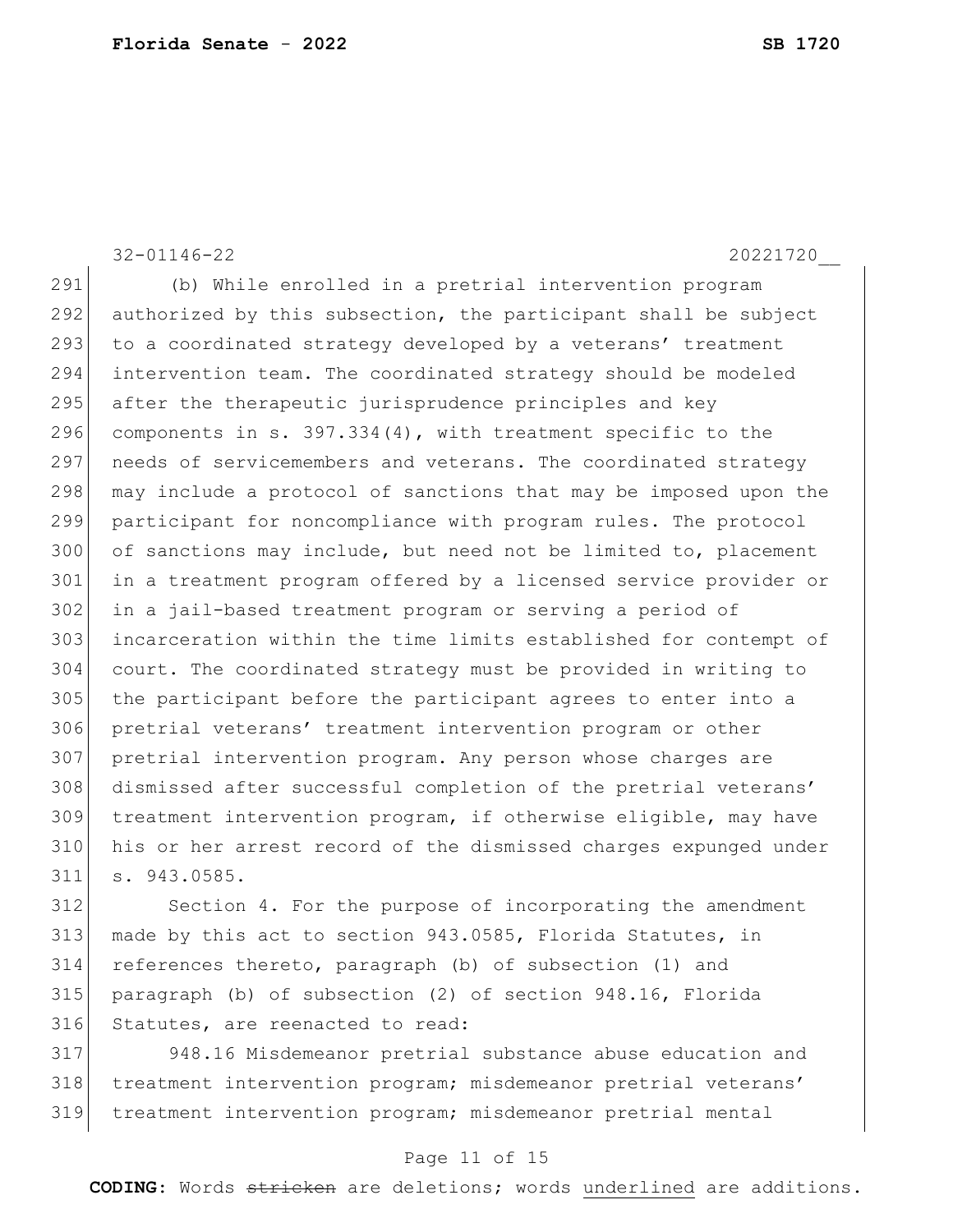```
320 health court program.-
321 (1)
322 (b) While enrolled in a pretrial intervention program 
323 authorized by this section, the participant is subject to a
```
 coordinated strategy developed by a drug court team under s. 397.334(4). The coordinated strategy may include a protocol of sanctions that may be imposed upon the participant for noncompliance with program rules. The protocol of sanctions may include, but is not limited to, placement in a substance abuse treatment program offered by a licensed service provider as defined in s. 397.311 or in a jail-based treatment program or serving a period of incarceration within the time limits established for contempt of court. The coordinated strategy must be provided in writing to the participant before the participant agrees to enter into a pretrial treatment-based drug court program or other pretrial intervention program. Any person whose charges are dismissed after successful completion of the treatment-based drug court program, if otherwise eligible, may have his or her arrest record and plea of nolo contendere to the dismissed charges expunged under s. 943.0585.

(2)

 (b) While enrolled in a pretrial intervention program authorized by this section, the participant shall be subject to 343 a coordinated strategy developed by a veterans' treatment intervention team. The coordinated strategy should be modeled after the therapeutic jurisprudence principles and key components in s. 397.334(4), with treatment specific to the 347 | needs of veterans and servicemembers. The coordinated strategy may include a protocol of sanctions that may be imposed upon the

#### Page 12 of 15

**CODING**: Words stricken are deletions; words underlined are additions.

32-01146-22 20221720\_\_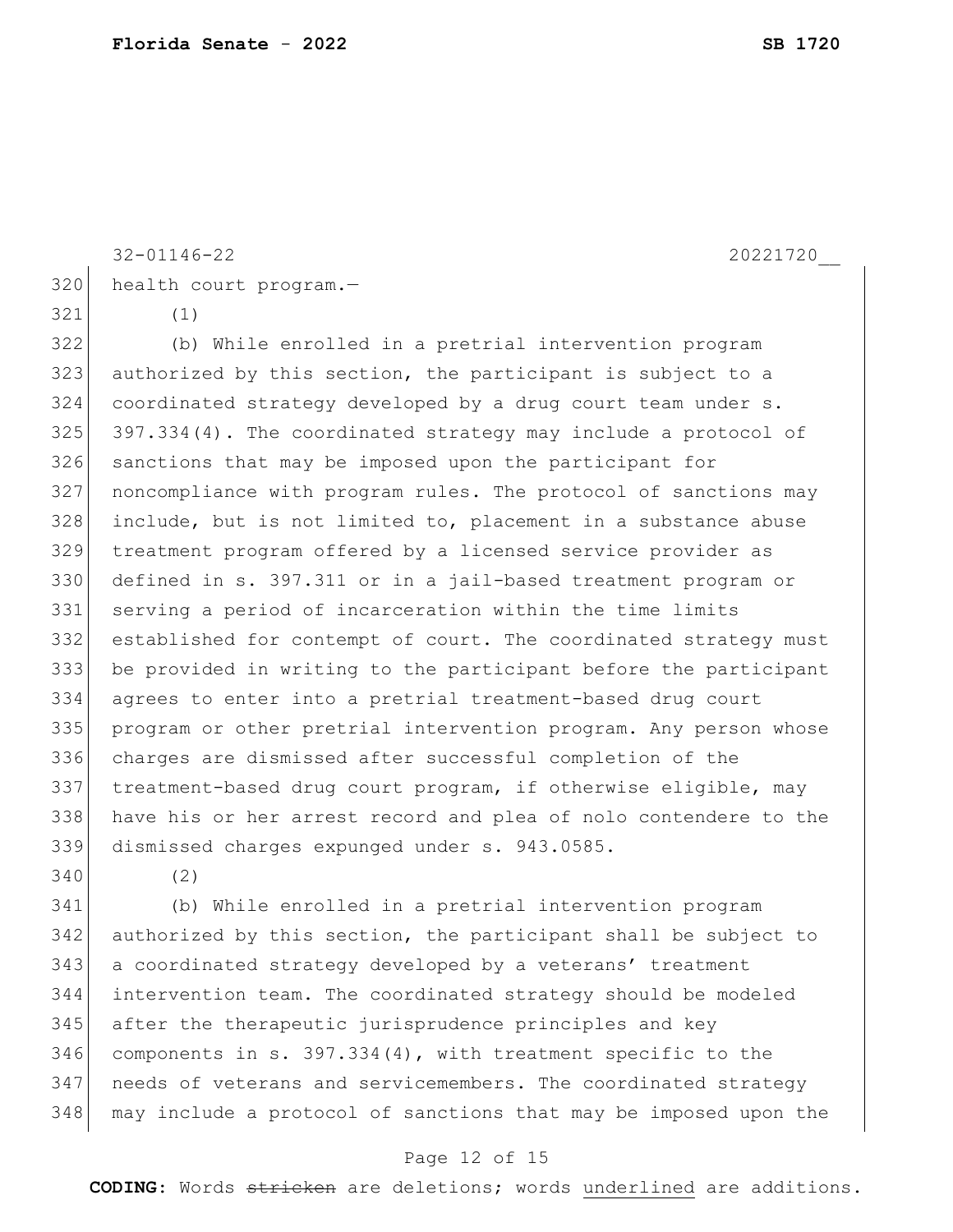|     | $32 - 01146 - 22$<br>20221720                                    |
|-----|------------------------------------------------------------------|
| 349 | participant for noncompliance with program rules. The protocol   |
| 350 | of sanctions may include, but need not be limited to, placement  |
| 351 | in a treatment program offered by a licensed service provider or |
| 352 | in a jail-based treatment program or serving a period of         |
| 353 | incarceration within the time limits established for contempt of |
| 354 | court. The coordinated strategy must be provided in writing to   |
| 355 | the participant before the participant agrees to enter into a    |
| 356 | misdemeanor pretrial veterans' treatment intervention program or |
| 357 | other pretrial intervention program. Any person whose charges    |
| 358 | are dismissed after successful completion of the misdemeanor     |
| 359 | pretrial veterans' treatment intervention program, if otherwise  |
| 360 | eligible, may have his or her arrest record of the dismissed     |
| 361 | charges expunged under s. 943.0585.                              |
| 362 | Section 5. For the purpose of incorporating the amendment        |
| 363 | made by this act to section 943.0585, Florida Statutes, in       |
| 364 | references thereto, paragraph (b) of subsection (1) and          |
| 365 | paragraph (c) of subsection (2) of section 985.345, Florida      |
| 366 | Statutes, are reenacted to read:                                 |
| 367 | 985.345 Delinquency pretrial intervention programs.-             |
| 368 | (1)                                                              |
| 369 | (b) While enrolled in a delinquency pretrial intervention        |
| 370 | program authorized by this subsection, a child is subject to a   |
| 371 | coordinated strategy developed by a drug court team under s.     |
| 372 | 397.334(4). The coordinated strategy may include a protocol of   |
| 373 | sanctions that may be imposed upon the child for noncompliance   |
| 374 | with program rules. The protocol of sanctions may include, but   |
| 375 | is not limited to, placement in a substance abuse treatment      |
| 376 | program offered by a licensed service provider as defined in s.  |

# 397.311 or serving a period of secure detention under this

#### Page 13 of 15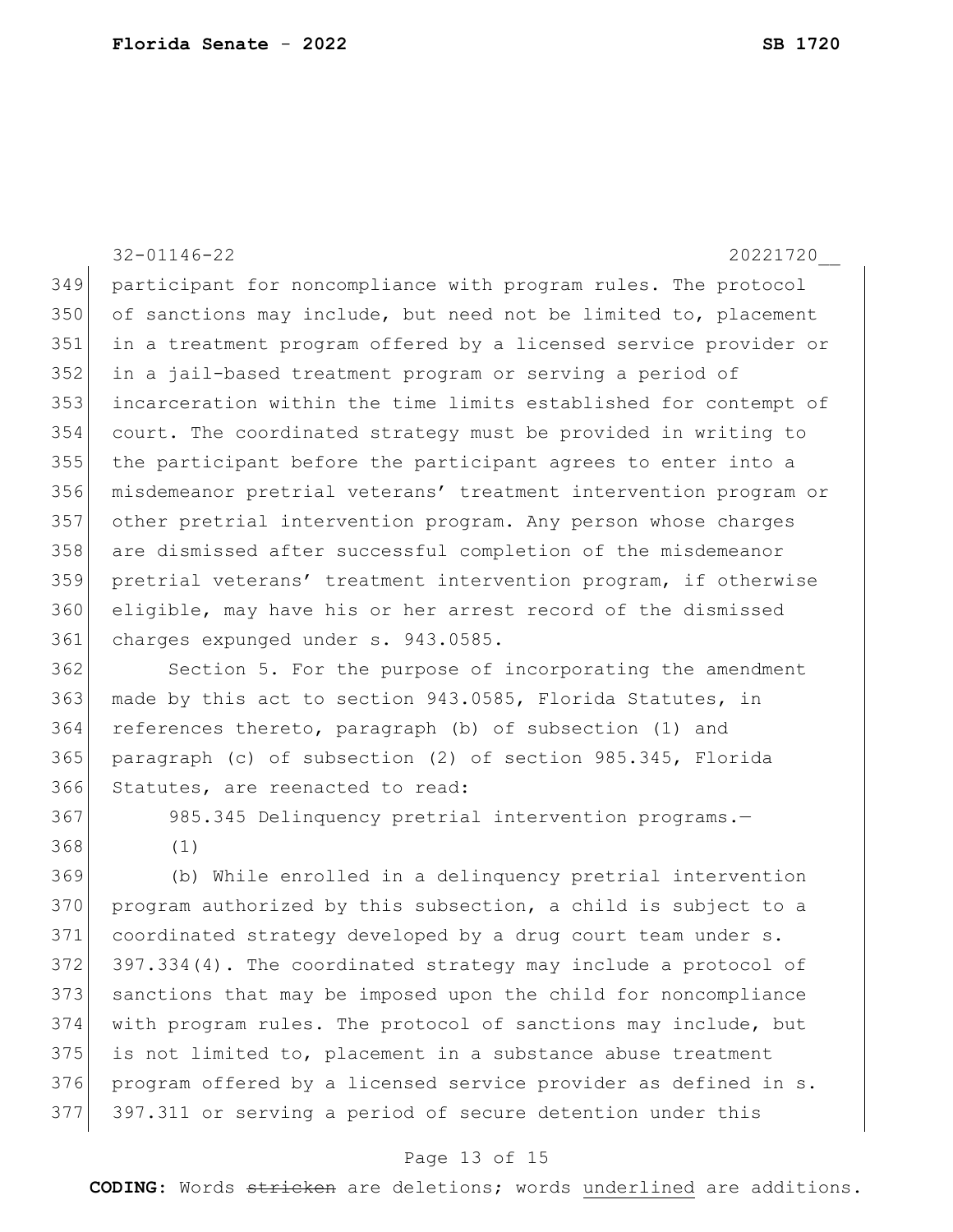|     | $32 - 01146 - 22$<br>20221720                                    |
|-----|------------------------------------------------------------------|
| 378 | chapter. The coordinated strategy must be provided in writing to |
| 379 | the child before the child agrees to enter the pretrial          |
| 380 | treatment-based drug court program or other pretrial             |
| 381 | intervention program. A child whose charges are dismissed after  |
| 382 | successful completion of the treatment-based drug court program, |
| 383 | if otherwise eligible, may have his or her arrest record and     |
| 384 | plea of nolo contendere to the dismissed charges expunged under  |
| 385 | s. 943.0585.                                                     |
| 386 | (2)                                                              |
| 387 | (c) A child whose charges are dismissed after successful         |
| 388 | completion of the delinquency pretrial mental health court       |
| 389 | intervention program, if otherwise eligible, may have his or her |
| 390 | criminal history record for such charges expunged under s.       |
| 391 | 943.0585.                                                        |
| 392 | Section 6. For the purpose of incorporating the amendment        |
| 393 | made by this act to section 943.059, Florida Statutes, in a      |
| 394 | reference thereto, paragraph (b) of subsection (2) of section    |
| 395 | 943.0582, Florida Statutes, is reenacted to read:                |
| 396 | 943.0582 Diversion program expunction.-                          |
| 397 | (2) As used in this section, the term:                           |
| 398 | (b) "Expunction" has the same meaning ascribed in and            |
| 399 | effect as s. 943.0585, except that:                              |
| 400 | 1. Section 943.0585(6)(b) does not apply, except that the        |
| 401 | criminal history record of a person whose record is expunged     |
| 402 | pursuant to this section shall be made available only to         |
| 403 | criminal justice agencies for the purpose of:                    |
| 404 | a. Determining eligibility for diversion programs;               |
| 405 | b. A criminal investigation; or                                  |
| 406 | c. Making a prosecutorial decision under s. 985.15.              |
|     | Page 14 of 15                                                    |